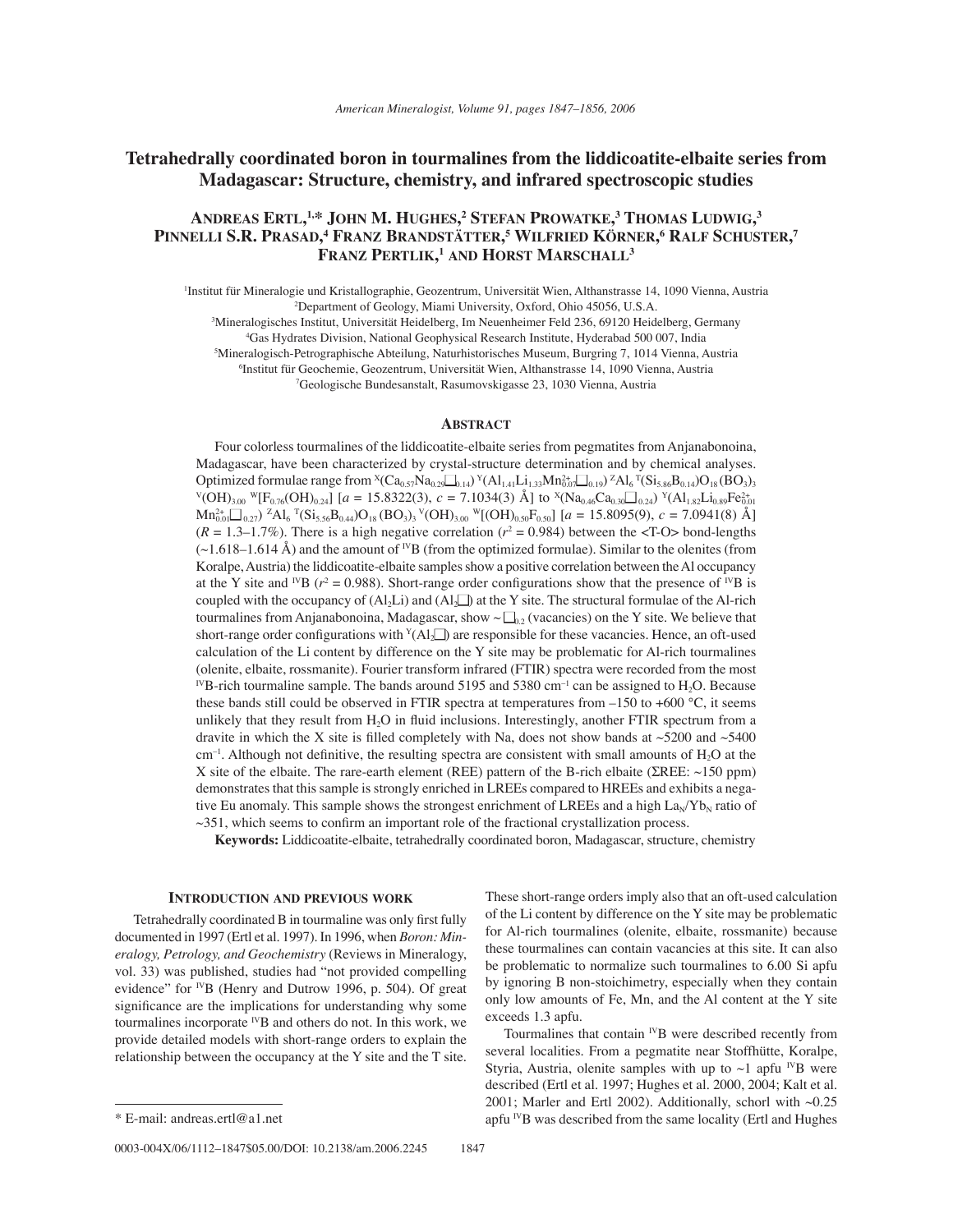2002). Olenite from a pegmatite at Olenii Ridge, Russia, was shown to contain  $\sim 0.40$  apfu <sup>IV</sup>B (Schreyer et al. 2002). Elbaite samples from the Brown Derby pegmatite, Colorado, and from Mount Mica, Maine (Tagg et al. 1999; Hughes et al. 2001) show similar amounts of  $^{IV}B$ . "Oxy-rossmanite" from a pegmatite near Eibenstein an der Thaya, Lower Austria, like olenite a tourmaline with a very high Al content, contains  $\sim 0.25$  apfu <sup>IV</sup>B (Ertl et al. 2005). Metamorphic dravite (associated with omphacite) from Syros, Greece, contains ~0.17 apfu <sup>IV</sup>B (Marschall et al. 2004). Kalt et al. (2001) pointed out that the main substitutions (in the series schorl-dravite to olenite) including <sup>IV</sup>B are most likely <sup>Y</sup>Al<sup>3+</sup>  $+ {}^{T}B^{3+} = {}^{T}Si^{4+} + {}^{Y}(Mg, Fe)^{2+}$ , which is a modified Tschermaks' substitution. Hughes et al. (2004) showed that the presence of substantial  $^{IV}B$  is limited to, or more common in, Al-rich tourmalines, and that the recent discoveries of  $^{IV}B$ -bearing tourmalines imply that the assumption of ideal B stoichiometry is not valid for the more widespread elbaite-schorl-rossmanite tourmalines, and the B content must be measured.

Hence, it was of interest to determine whether tourmaline from the liddicoatite-elbaite series could also contain  $N$ B and how it is correlated to X-site and Y-site occupancy. We also wished to determine whether the vacancies reported at the Y site in Al-rich tourmalines are real or artifacts of the chemical and/or structural data. In this study, we characterize nearly colorless tourmalines (of the liddicoatite-elbaite series) from Anjanabonoina, Madagascar, by crystal-structure refinement and by chemical analyses (EMPA and SIMS). Previous investigations did not seek  $^{IV}B$  in tourmalines from Madagascar, although the chemistry of this tourmaline had been studied in detail. History, mining, location, geology, associated minerals, chemical data, and properties of liddicoatite from Anajanabonoina, Madagascar, are summarized by Dirlam et al. (2002). This publication should be considered an addition to the extensive study and compilation by Dirlam et al. (2002) regarding liddicoatite from Anjanabonoina, Madagascar.

# **REGIONAL GEOLOGY**

The western part of Madagascar consists mostly of Mesozoic sedimentary rocks, whereas the central and eastern part is formed mainly of metamorphic and igneous rocks of the Mozambique orogenic belt (Petters 1991). The Mozambique orogenic belt was affected by tectonic activity, metamorphism, and plutonism from at least 950 Ma to about 450 Ma during the Pan-African orogeny (Petters 1991). Between 570 and 455 Ma the last magmatic cycle of the Pan-African orogeny generated granitic plutons and associated pegmatite fields. The gem-bearing pegmatites postdate the main tectonic phase and, therefore, are thought to be intruded during a late phase of the magmatic cycle.

Like many other gem-bearing pegmatites of Madagascar, the Anjanabonoina aplite-pegmatite field is situated in the Itrembo Group, which consists of a lower unit of gneisses and an upper unit of quartzites, schists, and marbles (Pezzotta and Franchi 1997; Fernandez et al. 2001). The pegmatites were emplaced in a complex geologic environment, perhaps at the contact between the lower and upper unit. The aplitepegmatite field extends for about 2.5 km. The veins are 2 to 12 m in thickness and large parts are kaolinized and/or deeply weathered (De Vito 2002). The Anjanabonoina pegmatites

contain quartz, microcline, albite, dravite-elbaite-liddicoatite tourmaline, spodumene, native bismuth, spessartine, beryl (morganite), hambergite, danburite, phenakite, and scapolite (De Vito 2002). Based on this mineral assemblage, they show characteristics intermediate between Li-Cs-Ta (LCT) and rare earth type (NYF) families of the rare-element and miarolitic classes (Černý 1991; Pezzotta 2001a).

# **EXPERIMENTAL DETAILS**

# **Sample selection**

Ten nearly colorless tourmaline crystals from pockets from Anjanabonoina, Madagascar, were investigated by energy dispersive spectrometry (EDS) and wavelength dispersive spectrometry (WDS) by electron-microprobe analyses (EMPA). The samples with the highest Al content, the lowest Si, Mn, and Fe contents, and with different Na/Ca ratios were subsequently chosen for structural investigation and chemical characterization by EMPA and SIMS. Sample LC1 was taken from the colorless rim [~3 mm thick; material from this rim was also taken for an ICP-MS analysis (LC1X)] of a tourmaline with a black (Fe-rich) core  $(\sim 2 \text{ cm}$  in diameter); the whole crystal is ~4 cm in diameter. Sample LID52 is from the very-light-pink intermediate zone  $(\sim4$  mm thick) of a zoned crystal  $\sim4$  cm in diameter. Sample LID6A1 is from a colorless to very-light-pink intermediate zone (3 mm thick, near the rim), from a strongly zoned crystal ~15 cm in diameter. Sample LID3NEW is from a light-pink intermediate zone  $(\sim1$  cm) of a tourmaline  $\sim10$  cm in diameter. To compare sample LC1X with chemically similar tourmalines by ICP-MS, sample AFGANT was taken from a colorless elbaite crystal (~9 mm in diameter), which grew in a pocket on quartz and albite crystals, from Nuristan, Kunar Province, Afghanistan, and another sample (OLE) was taken from a colorless B-rich olenite crystal, intergrown with quartz, from Stoffhütte, Koralpe, Styria, Austria ( $\sim$ 7 mm in diameter; Ertl et al. 1997; Hughes et al. 2000).

## **Crystal-structure refi nement**

The tourmaline crystals were mounted on a Bruker Apex CCD diffractometer equipped with graphite-monochromated  $M \circ K \alpha$  radiation. Refined cell-parameters and other crystal data are listed in Table 1. Redundant data were collected for an approximate sphere of reciprocal space, and were integrated and corrected for Lorentz and polarization factors using the Bruker program SAINTPLUS (Bruker AXS Inc. 2001).

The structure was refined using a tourmaline starting model and the Bruker SHELXTL V. 6.10 package of programs, with neutral-atom scattering factors and terms for anomalous dispersion. For H1, the hydrogen atom associated with O1, the O1-H1 bond distance was constrained to be within one  $\sigma$  of 0.86, the expected bond distance as measured by X-ray diffractometry. In addition, the occupancy of

TABLE 1. Crystal data and results of structure refinement of tourmalines from the liddicoatite-elbaite series from Anjanabonoina, Madagascar

|                            | borroma, madagascar                                          |                            |
|----------------------------|--------------------------------------------------------------|----------------------------|
| Space group:               | R3m                                                          |                            |
| Unit-cell parameters (Å):  |                                                              |                            |
|                            | LID3NEW: $a = 15.8322(3)$ ,                                  | LID6A1: $a = 15.8204(3)$ , |
|                            | $c = 7.1034(3)$                                              | $c = 7.0955(2)$            |
|                            | LID52: $a = 15.8119(3)$ ,                                    | LC1: $a = 15.8095(9)$ ,    |
|                            | $c = 7.0925(2)$                                              | $c = 7.0941(8)$            |
|                            | Frame width, scan time, number of frames, detector distance: |                            |
|                            | $0.20^{\circ}$ , 15 s, 4500, 5 cm                            |                            |
|                            | Measured reflections, full sphere:                           |                            |
|                            | LID3NEW: 10,936                                              | LID6A1: 11,283             |
|                            | LID52: 11,120                                                | LC1: 11,145                |
|                            | Unique reflections; refined parameters:                      |                            |
|                            | LID3NEW: 1,105; 98                                           | LID6A1: 1,094; 98          |
|                            | LID52: 1,097; 98                                             | LC1: 1,099; 98             |
| R1:                        |                                                              |                            |
|                            | LID3NEW: 0.0165                                              | LID6A1: 0.0147             |
|                            | LID52: 0.0129                                                | LC1: 0.0133                |
| Difference peaks $(+,-)$ : |                                                              |                            |
|                            | LID3NEW: 0.64, -0.26                                         | LID6A1: 0.48, -0.27        |
|                            | LID52: 0.34, -0.18                                           | LC1: 0.38, -0.20           |
| Goodness-of-Fit:           |                                                              |                            |
|                            | LID3NEW: 1.100                                               | LID6A1: 1.122              |
|                            | LID52: 1.122                                                 | LC1: 1.155                 |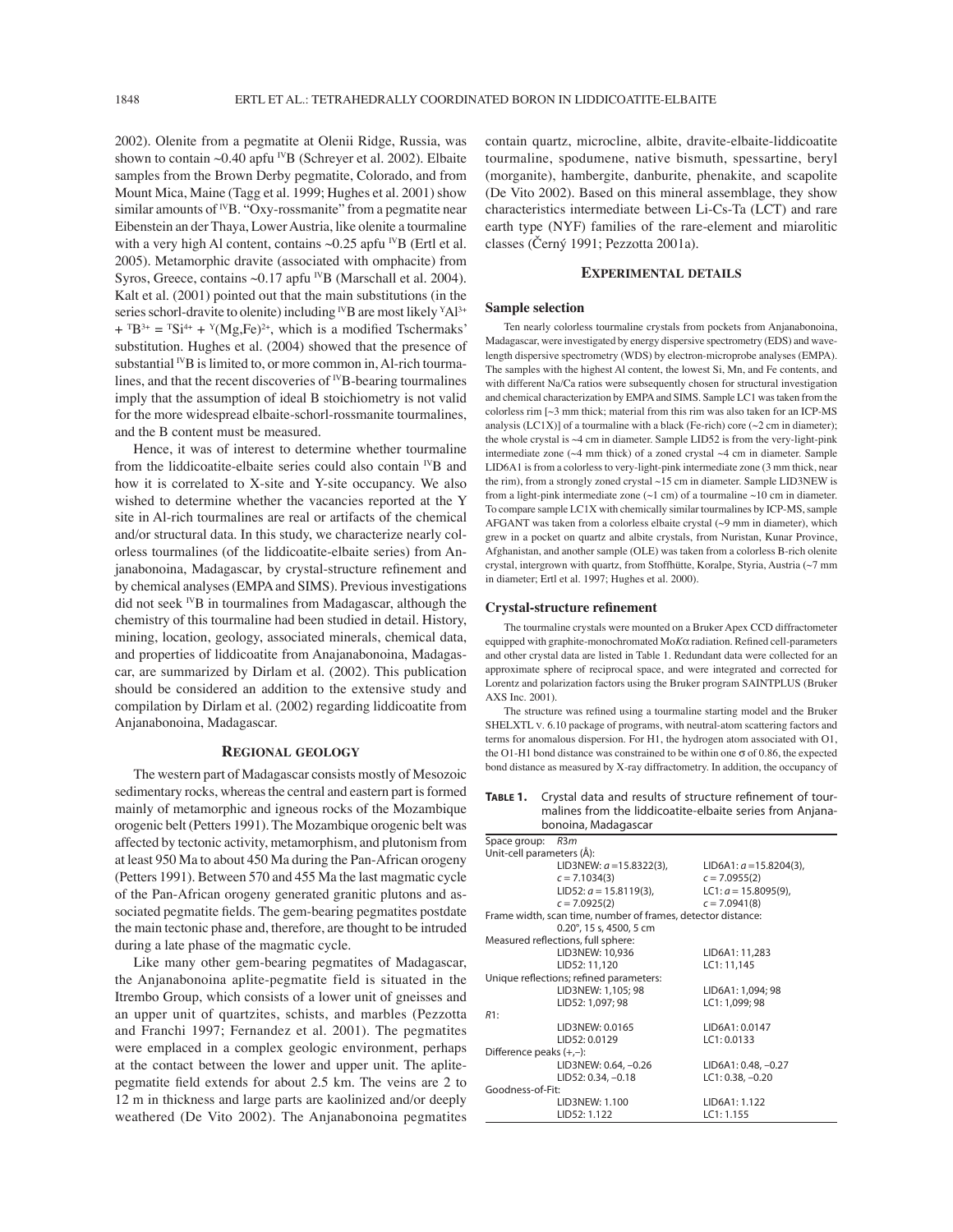H1 was released (occupancy not fixed at 1.00). Refinement was performed with anisotropic thermal parameters for all non-hydrogen atoms. The atom parameters and interatomic distances are presented in Tables 2 and 3, respectively.

**TABLE 2.** Table of atom parameters in tourmalines from the liddicoatite-elbaite series from Anjanabonoina, Madagascar

| Atom           | Χ                                    | у                        | Ζ                            | $U_{eq}$                                                | refined occ.*                                           |
|----------------|--------------------------------------|--------------------------|------------------------------|---------------------------------------------------------|---------------------------------------------------------|
| LID3NEW:       |                                      |                          |                              |                                                         |                                                         |
| Χ              | 0                                    | 0                        | $\frac{3}{4}$                | 0.0069(3)                                               | Na <sub>1.349(8)</sub>                                  |
| T              | $-0.19203(3)$                        |                          | $-0.19009(3) -0.01194(14)$   |                                                         | 0.00557(13) $Si_{0.950(5)}B_{0.050}$                    |
| B              | $-0.10891(8)$                        | 2x                       | $-0.4668(3)$                 | 0.0082(4)                                               | $B_{1.00}$                                              |
| Υ              | $-0.12340(8)$                        | 1/2x                     | 0.3518(2)                    | 0.0104(4)                                               | $Al_{0.576(4)}$                                         |
| Z              | $-0.29675(3)$                        | $-0.25965(3)$            | 0.37670(15)                  | 0.00810(11)                                             | $\mathsf{Al}_{1.00}$                                    |
| Ο1             | 0                                    | 0                        | 0.2026(5)                    | 0.0365(10)                                              | $O_{1.00}$                                              |
| O2             | $-0.05989(6)$                        | 2x                       | $-0.4938(3)$                 | 0.0191(4)                                               | $O_{1.00}$                                              |
| O3<br>O4       | $-0.26830(13)$                       | 1/2x<br>2x               | 0.4783(3)                    | 0.0129(3)                                               | $O_{1.00}$                                              |
| O5             | $-0.09253(6)$<br>$-0.18439(12)$ 1/2x |                          | $-0.0866(2)$<br>$-0.1081(2)$ | 0.0106(3)<br>0.0109(3)                                  | $O_{1.00}$                                              |
| Ο6             | $-0.19564(8)$                        | $-0.18583(8)$            | 0.2123(2)                    | 0.0097(2)                                               | $O_{1.00}$<br>$O_{1.00}$                                |
| 07             | $-0.28612(7)$                        |                          | $-0.28547(7) -0.09272(19)$   | 0.00845(19)                                             | $O_{1.00}$                                              |
| O8             | $-0.20964(8)$                        | $-0.27022(8) -0.4530(2)$ |                              | 0.0098(2)                                               | $O_{1.00}$                                              |
| H1 (W)         | $-0.0552(10)$                        | 1/2x                     | 0.151(8)                     | 0.000(16)                                               | $H_{0.43(6)}$                                           |
| H3 (V)         | $-0.267(3)$                          | 1/2x                     | $-0.419(7)$                  | 0.041(12)                                               | $H_{1.00}$                                              |
|                |                                      |                          |                              |                                                         |                                                         |
| LID6A1:<br>Χ   | 0                                    | 0                        | $\frac{1}{4}$                | 0.0093(3)                                               |                                                         |
| Τ              | 0.19196(2)                           | 0.19000(2)               | 0.01538(14)                  | $0.00611(12)$ Si <sub>0.949(4)</sub> B <sub>0.051</sub> | $Na_{1.198(7)}$                                         |
| B              | 0.10895(7)                           | 2x                       | 0.4698(3)                    | 0.0082(3)                                               | $B_{1.00}$                                              |
| Υ              | 0.12266(7)                           | 1/2x                     | $-0.3470(2)$                 | 0.0104(3)                                               | $Al_{0.620(4)}$                                         |
| Ζ              | 0.29675(3)                           |                          | $0.25979(3) -0.37409(15)$    | 0.00827(10)                                             | $AI_{1,00}$                                             |
| O1             | 0                                    | 0                        | $-0.2009(4)$                 | 0.0325(7)                                               | $O_{1.00}$                                              |
| O2             | 0.05996(5)                           | 2x                       | 0.4991(3)                    | 0.0188(3)                                               | $O_{1.00}$                                              |
| O3             | 0.26689(12)                          | 1/2x                     | $-0.4759(2)$                 | 0.0138(2)                                               | $O_{1.00}$                                              |
| O4             | 0.09279(5)                           | 2x                       | 0.0900(2)                    | 0.0112(2)                                               | $O_{1.00}$                                              |
| O5             | 0.18494(10)                          | 1/2x                     | 0.1115(2)                    | 0.0117(2)                                               | $O_{1.00}$                                              |
| O6             | 0.19538(6)                           | $0.18539(7) -0.2093(2)$  |                              | 0.00974(17)                                             | $O_{1.00}$                                              |
| 07             | 0.28627(6)                           | 0.28561(6)               | 0.09517(18)                  | 0.00873(16)                                             | $O_{1.00}$                                              |
| O <sub>8</sub> | 0.20955(7)                           | 0.27011(7)               | 0.45548(18)                  | 0.00982(17)                                             | $O_{1.00}$                                              |
| H1 (W)         | 00.0538(17)                          | 1/2x                     | $-0.145(6)$                  | 00.000(12)                                              | $H_{0.49(5)}$                                           |
| H3 (V)         | 0.263(3)                             | 1/2x                     | 0.413(6)                     | 0.049(11)                                               | $H_{1.00}$                                              |
| <b>LID52:</b>  |                                      |                          |                              |                                                         |                                                         |
| Χ              | 0                                    | 0                        | $\frac{1}{4}$                | 0.0110(3)                                               | $Na_{1.094(6)}$                                         |
| Т              | 0.19188(2)                           | 0.18990(2)               | 0.01696(14)                  |                                                         | 0.00605(11) $Si_{0.941(4)}B_{0.059}$                    |
| Β              | 0.10895(6)                           | 2x                       | 0.4713(3)                    | 0.0083(3)                                               | $B_{1,00}$                                              |
| Υ              | 0.12240(6)                           | 1/2x                     | $-0.34536(19)$               | 0.0102(3)                                               | $Al_{0.651(4)}$                                         |
| Ζ              | 0.29674(2)                           |                          | $0.25991(2) -0.37294(15)$    | 0.00815(9)                                              | $\mathsf{Al}_{1.00}$                                    |
| Ο1             | 0                                    | 0                        | $-0.2007(4)$                 | 0.0303(6)                                               | $O_{1,00}$                                              |
| O <sub>2</sub> | 0.05999(5)                           | 2x                       | 0.5022(2)                    | 0.0183(3)                                               | $O_{1.00}$                                              |
| O3             | 0.26596(10)                          | 1/2x                     | $-0.4746(2)$                 | 0.0138(2)                                               | $O_{1.00}$                                              |
| O4             | 0.09304(5)                           | 2x                       | 0.0913(2)                    | 0.0113(2)                                               | $O_{1.00}$                                              |
| O5             | 0.18534(9)                           | 1/2x                     | 0.1129(2)                    | 0.0118(2)                                               | $O_{1.00}$                                              |
| O6             | 0.19522(6)                           |                          | $0.18508(6) -0.20791(19)$    | 0.00971(15)                                             | $O_{1.00}$                                              |
| O7             | 0.28630(6)                           | 0.28569(5)<br>0.27009(6) | 0.09613(18)                  | 0.00872(15)                                             | $O_{1.00}$                                              |
| O8<br>H1 (W)   | 0.20954(6)<br>0.0543(17)             | 1/2x                     | 0.45660(18)<br>$-0.146(6)$   | 0.00976(16)<br>0.000(12)                                | $O_{1.00}$                                              |
| H3(V)          | 0.263(3)                             | 1/2x                     | 0.418(6)                     | 0.052(10)                                               | $H_{0.45(5)}$<br>$H_{1,00}$                             |
|                |                                      |                          |                              |                                                         |                                                         |
| LC1:           |                                      |                          |                              |                                                         |                                                         |
| Χ              | 0                                    | 0                        | $\frac{1}{4}$                | 0.0138(4)                                               | Na <sub>1.014(7)</sub>                                  |
| Т              | 0.19165(2)                           | 0.18970(2)               | 0.01911(18)                  |                                                         | $0.00651(11)$ Si <sub>0.925(4)</sub> B <sub>0.075</sub> |
| Β              | 0.10909(7)                           | 2x                       | 0.4732(3)                    | 0.0083(3)                                               | $B_{1,00}$                                              |
| Υ              | 0.12250(6)                           | 1/2x                     | $-0.3432(2)$                 | 0.0099(3)                                               | $Al_{0.665(4)}$                                         |
| Ζ              | 0.29678(2)                           |                          | $0.26009(3) -0.37143(18)$    | 0.00846(9)                                              | $\mathsf{Al}_{1.00}$                                    |
| Ο1             | 0                                    | 0                        | $-0.2009(4)$                 | 0.0275(6)                                               | $O_{1.00}$                                              |
| O2             | 0.06001(5)                           | 2x                       | 0.5064(3)                    | 0.0173(3)                                               | $O_{1.00}$                                              |
| O3             | 0.26455(11)                          | 1/2x                     | $-0.4729(2)$                 | 0.0146(2)                                               | $O_{1.00}$                                              |
| O4             | 0.09329(5)                           | 2х<br>1/2x               | 0.0932(2)                    | 0.0118(2)                                               | $O_{1.00}$                                              |
| O5<br>O6       | 0.18584(10)<br>0.19487(6)            | $0.18469(6) -0.2058(2)$  | 0.1146(2)                    | 0.0122(2)<br>0.00993(16)                                | $O_{1.00}$                                              |
| Ο7             | 0.28619(6)                           | 0.28565(6)               | 0.0973(2)                    | 0.00912(16)                                             | $O_{1.00}$<br>$O_{1.00}$                                |
| O8             | 0.20959(6)                           | 0.27011(6)               | 0.4580(2)                    | 0.00986(17)                                             | $O_{1.00}$                                              |
| H1 (W)         | 0.0529(19)                           | 1/2x                     | 0.140(6)                     | 0.000(13)                                               | $H_{0.44(5)}$                                           |
| H3 (V)         | 0.262(3)                             | 1/2x                     | 0.423(6)                     | 0.047(10)                                               | $H_{1.00}$                                              |
|                | * Optimized occupancies in Table 6.  |                          |                              |                                                         |                                                         |

#### **Chemical analyses**

After completion of the structure refinement, the four crystals selected for crystal structure determination were mounted in plugs and polished for chemical analysis. All elements (except B, Li, Be, and H) were determined with a Cameca SX51 electron microprobe (EMP) equipped with five wavelength-dispersive spectrometers (Universität Heidelberg). Operating conditions were 15 kV accelerating voltage, 20 nA beam current, and a beam diameter of 5 μm. Peaks for all elements were measured for 10 s, except for Mg (20 s), Cr (20 s), Ti (20 s), Zn (30 s), and F (40 s). Natural and synthetic silicate and oxide standards were used for calibration (Ertl et al. 2003). The analytical data were reduced and corrected using the PAP routine. A modified matrix correction was applied assuming stoichiometric O atoms and all non-measured components as  $B_2O_3$ . Accuracy of the electron-microprobe analyses and correction procedure were checked by measuring three reference tourmalines (98114: elbaite, 108796: dravite, 112566: schorl). Compositions of these tourmaline samples are presented in the context of an interlaboratory comparison study (Dyar et al. 1998, 2001). Agreement between the published analyses and the measured values was good. Under the described conditions, analytical errors on all analyses are  $\pm 1\%$  relative for major elements and ±5% relative for minor elements.

Hydrogen, Be, Li, and B were determined by secondary ion mass spectrometry (SIMS) with a CAMECA ims 3f ion microprobe (Universität Heidelberg). Primary O-ions were accelerated to 10 keV. The energy window of the mass spectrometer was set to 40 eV. An offset of 75 V was applied to the secondary accelerating voltage of 4.5 kV so that secondary ions with an initial energy of  $75 \pm 20$  eV were analyzed (energy filtering). This adjustment suppresses effects of light elements related to the matrix (Ottolini et al. 1993). For B, Be, and Li, the primary current was 20 nA, resulting in a sputtering surface  $\sim$ 30  $\mu$ m in diameter. The spectrometer's mass resolution ( $M/\Delta M$ ) for B, Be, and Li was set to ~1100 (10%) to suppress interferences (<sup>6</sup>LiH<sup>+</sup>, <sup>10</sup>BH<sup>+</sup>, Al<sup>3+</sup>). Secondary ions <sup>7</sup>Li, <sup>9</sup>Be, and <sup>11</sup>B were collected under an ion-imaged field of 150 μm diameter.

For H, the primary beam current was 25 nA and M/∆M was set to ~400 (10%). To reduce the rate of contamination with water, a smaller field aperture was chosen (Marschall and Ludwig 2004); thus, the analyzed area was restricted to 10 μm in diameter in the center of the scanned area. This method reduces the influx of water into the vacuum chamber, which was found to be higher on the edge of the primary beam spot than in the center. Water contamination was further reduced using a liquid

**TABLE 3.** Selected interatomic distances in tourmalines from the liddicoatite-elbaite series from Anjanabonoina, Madagascar

|                | LID3NEW    | LID6A1     | <b>LID52</b> | LC1        |
|----------------|------------|------------|--------------|------------|
| X-             |            |            |              |            |
| $02 \times 3$  | 2.386(2)   | 2.413(2)   | 2.429(1)     | 2.451(2)   |
| $05 \times 3$  | 2.722(2)   | 2.718(1)   | 2.718(1)     | 2.720(1)   |
| $04 \times 3$  | 2.790(2)   | 2.785(1)   | 2.786(1)     | 2.786(1)   |
| Mean           | 2.649      | 2.639      | 2.644        | 2.652      |
| Υ-             |            |            |              |            |
| O <sub>1</sub> | 1.997(2)   | 1.975(2)   | 1.965(1)     | 1.958(2)   |
| $02\times2$    | 1.996(1)   | 1.989(1)   | 1.981(1)     | 1.974(1)   |
| $06 \times 2$  | 1.976(1)   | 1.968(1)   | 1.964(1)     | 1.959(1)   |
| O <sub>3</sub> | 2.180(2)   | 2.177(2)   | 2.169(2)     | 2.152(2)   |
| Mean           | 2.020      | 2.011      | 2.004        | 1.996      |
| Z-             |            |            |              |            |
| O7             | 1.887(1)   | 1.8850(9)  | 1.8839(8)    | 1.8848(9)  |
| O <sub>8</sub> | 1.884(1)   | 1.8833(9)  | 1.8831(8)    | 1.8825(9)  |
| O <sub>6</sub> | 1.850(1)   | 1.854(1)   | 1.8567(9)    | 1.8648(9)  |
| O8'            | 1.904(1)   | 1.9020(9)  | 1.9002(8)    | 1.8997(9)  |
| O7'            | 1.958(1)   | 1.9518(9)  | 1.9480(8)    | 1.9455(9)  |
| O <sub>3</sub> | 1.9434(8)  | 1.9482(7)  | 1.9513(6)    | 1.9575(7)  |
| Mean           | 1.904      | 1.904      | 1.904        | 1.906      |
| T-             |            |            |              |            |
| 07             | 1.6057(10) | 1.6055(9)  | 1.6053(8)    | 1.6048(8)  |
| O <sub>6</sub> | 1.5965(10) | 1.5975(10) | 1.5989(9)    | 1.5990(10) |
| 04             | 1.6261(6)  | 1.6239(5)  | 1.6216(5)    | 1.6186(5)  |
| O <sub>5</sub> | 1.6417(7)  | 1.6391(6)  | 1.6366(6)    | 1.6334(6)  |
| Mean           | 1.6175     | 1.6165     | 1.6156       | 1.6140     |
| B-             |            |            |              |            |
| O <sub>2</sub> | 1.358(3)   | 1.358(2)   | 1.359(2)     | 1.365(2)   |
| O8(x2)         | 1.385(1)   | 1.382(1)   | 1.382(1)     | 1.380(1)   |
| Mean           | 1.376      | 1.374      | 1.374        | 1.375      |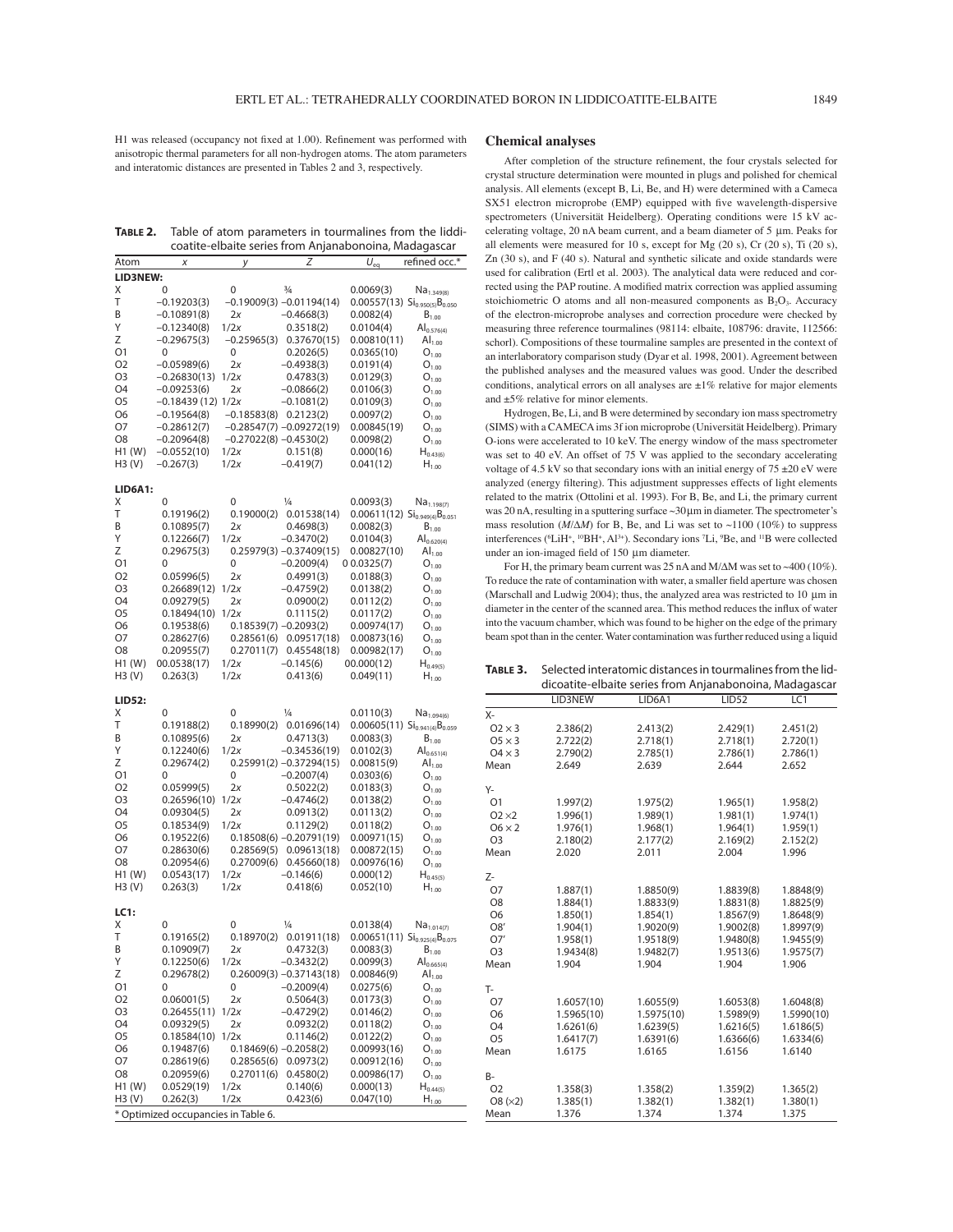nitrogen coldtrap attached to the sample chamber of the ims 3f.

The count rates of the analyzed isotopes (<sup>1</sup>H, <sup>7</sup>Li, <sup>9</sup>Be, and <sup>11</sup>B) were normalized to the count rate of 30Si. The ion yield (RIY) of B and H relative to Si was determined using three different reference tourmalines: elbaite (98144), dravite (108796), and schorl (112566), all described and analyzed by Dyar et al. (1998, 2001). The reference material for Li and Be was the SRM610 NIST standard glass with concentrations for Li and Be published by Pearce et al. (1997). The relative reproducibility (1σ) for the RIY of B, Li, and Be was <1%. Matrix effects and the uncertainty of the element concentrations in the reference material limit the accuracy of the analysis. The relative uncertainty is estimated to be <20% for Li and <10% for B. The relative uncertainty is estimated to be  $<10\%$  for H by comparison of seven tourmalines with different compositions and from different localities (Ertl et al. 2004a; M. Darby Dyar unpublished data), which have also been measured by U-extraction (Dyar et al. 1998). Table 4 contains complete chemical analyses for the tourmaline samples from Anjanabonoina, Madagascar.

The sample preparation for the ICP-MS analyses of the tourmaline samples LC1X and AFGANT was performed in a clean-laboratory using ultrapure acids. To remove surface contamination, the tourmaline grains were leached in 2.5 n HCl for 15 minutes at about 80 °C. Chemical sample digestion was performed in tightly sealed Teflon beakers using a HF/HClO<sub>4</sub> mixture of 5:1. After about 3 months at 100 °C, the samples were evaporated and transformed into chlorides using HCl and finally into nitrates using HNO<sub>3</sub>. ICP-MS analyses were performed on an ELAN 6100 (Perkin Elmer / SCIEX; at the Geozentrum, Universität Wien). Table 5 contains chemical data from the ICP-MS analyses.

#### **Infrared spectra**

Infrared spectra were collected on Nicolet Nexus FTIR spectrometer (at the National Geophysical Research Institute, Hyderabad) equipped with TEC-DTGS detector and a XT-KBr beam splitter. The spectrometer has a dual source covering a 375 to 11000 cm<sup>-1</sup> wavenumber range. Thin plates ( $\sim$ 1 ×  $\sim$ 1 × 0.700 mm in size) were cut off the colorless rim of tourmaline LC1 and were heated at ~80 °C for about 3 h before collecting the IR spectra. A circular aperture (of the same size as the plate) was just covered by the thin plate, and the spectrum was recorded in the range 2000-11000 cm<sup>-1</sup>. This spectrum was recorded with unpolarized light (no wire-grid polarizer was available), covering overtone and combination modes in the range  $3000-6000$  cm<sup>-1</sup>.

# **RESULTS AND DISCUSSION**

## **Crystal structure**

Because the T-site occupancies exceed 6.00 apfu in the range 6.07–6.16 (Table 4),  $B_2O_3$  in the optimized formulae was calculated as  $9.00 - Si$  (apfu) = B (apfu) (iterated until the calculated  $SiO<sub>2</sub>$  value was identical with the measured value), and OH was calculated as  $4.00 - F$  (apfu) = OH (apfu) (Table 4). Using this method, the structural formulae of these tourmaline samples are:

| TABLE 4. Composition of tourmalines from the liddicoatite-elbaite series from Anjanabonoina, Madagascar (wt%) |  |  |  |
|---------------------------------------------------------------------------------------------------------------|--|--|--|
|                                                                                                               |  |  |  |

|                                | LID3NEW*+ | LID3NEW#                 | $LID6A1*$ | LID6A1 <sup>‡</sup>      | $LID52*+$ | LID52‡                   | $LC1*$  | LC1 <sup>‡</sup>         |
|--------------------------------|-----------|--------------------------|-----------|--------------------------|-----------|--------------------------|---------|--------------------------|
| SiO <sub>2</sub>               | 37.34     | 37.34                    | 36.63     | 36.63                    | 36.38     | 36.38                    | 35.70   | 35.70                    |
| TiO <sub>2</sub>               | 0.01      | $\overline{\phantom{0}}$ | 0.02      | $\overline{\phantom{0}}$ | 0.01      | $\equiv$                 | 0.04    | $\overline{\phantom{a}}$ |
| $B_2O_3$                       | 12.40     | 11.60                    | 12.56     | 12.09                    | 12.98     | 12.29                    | 13.45   | 12.80                    |
| Al <sub>2</sub> O <sub>3</sub> | 39.62     | 40.07                    | 40.79     | 40.92                    | 41.77     | 41.38                    | 42.64   | 42.62                    |
| FeOS                           | 0.01      | $\overline{\phantom{0}}$ | 0.35      | 0.35                     | 0.18      | 0.18                     | 0.10    | 0.10                     |
| MnO§                           | 0.52      | 0.52                     | 0.14      | 0.14                     | 0.31      | 0.31                     | 0.08    | 0.08                     |
| MgO                            | 0.00      | $\overline{\phantom{a}}$ | 0.00      | $\overline{\phantom{a}}$ | 0.00      | $ \,$                    | 0.01    | $\overline{\phantom{0}}$ |
| CaO                            | 3.43      | 3.43                     | 2.98      | 2.98                     | 2.44      | 2.44                     | 1.78    | 1.78                     |
| Li <sub>2</sub> O              | 2.10      | 2.10                     | 1.82      | 1.82                     | 1.73      | 1.73                     | 1.42    | 1.42                     |
| ZnO                            | 0.03      | $\overline{a}$           | 0.01      | $=$                      | 0.01      | $\overline{\phantom{0}}$ | 0.01    | $\equiv$                 |
| Na <sub>2</sub> O              | 0.96      | 0.96                     | 1.13      | 1.13                     | 1.35      | 1.35                     | 1.54    | 1.54                     |
| $K_2O$                         | 0.01      | $\overline{\phantom{a}}$ | 0.01      | $\overline{\phantom{0}}$ | 0.01      | $\overline{\phantom{0}}$ | 0.01    | $\overline{a}$           |
| F.                             | 1.53      | 1.53                     | 1.13      | 1.13                     | 1.03      | 1.03                     | 1.02    | 1.02                     |
| $H_2O$                         | 3.06      | 3.10                     | 3.30      | 3.29                     | 3.02      | 3.35                     | 3.51    | 3.37                     |
| $O=$ F                         | $-0.64$   | $-0.65$                  | $-0.48$   | $-0.48$                  | $-0.43$   | $-0.44$                  | $-0.43$ | $-0.43$                  |
| Sum                            | 100.38    | 100.00                   | 100.39    | 100.00                   | 100.79    | 100.00                   | 100.88  | 100.00                   |
| Ν                              | 31        | 31                       | 31        | 31                       | 31        | 31                       | 31      | 31                       |
| Si                             | 5.82      | 5.86                     | 5.70      | 5.73                     | 5.65      | 5.69                     | 5.50    | 5.56                     |
| <sup>IV</sup> B                | 0.34      | 0.14                     | 0.38      | 0.27                     | 0.48      | 0.31                     | 0.57    | 0.44                     |
| Sum T site                     | 6.16      | 6.00                     | 6.08      | 6.00                     | 6.13      | 6.00                     | 6.07    | 6.00                     |
| [3]B                           | 3.00      | 3.00                     | 3.00      | 3.00                     | 3.00      | 3.00                     | 3.00    | 3.00                     |
| Al                             | 7.28      | 7.41                     | 7.49      | 7.55                     | 7.64      | 7.62                     | 7.73    | 7.82                     |
| $Mn^{2+}$                      | 0.07      | 0.07                     | 0.02      | 0.02                     | 0.04      | 0.04                     | 0.01    | 0.01                     |
| $Fe2+$                         | $\equiv$  | $=$                      | 0.05      | 0.05                     | 0.02      | 0.02                     | 0.01    | 0.01                     |
| Li                             | 1.32      | 1.33                     | 1.14      | 1.15                     | 1.08      | 1.09                     | 0.88    | 0.89                     |
| Sum Y, Z sites                 | 8.67      | 8.81                     | 8.70      | 8.77                     | 8.78      | 8.77                     | 8.63    | 8.73                     |
| Ca                             | 0.57      | 0.58                     | 0.50      | 0.50                     | 0.41      | 0.41                     | 0.29    | 0.30                     |
| Na                             | 0.29      | 0.29                     | 0.34      | 0.34                     | 0.41      | 0.41                     | 0.46    | 0.46                     |
| П                              | 0.14      | 0.13                     | 0.16      | 0.16                     | 0.18      | 0.18                     | 0.25    | 0.24                     |
| Sum X site                     | 1.00      | 1.00                     | 1.00      | 1.00                     | 1.00      | 1.00                     | 1.00    | 1.00                     |
| Sum cations                    | 18.69     | 18.68                    | 18.62     | 18.61                    | 18.73     | 18.59                    | 18.45   | 18.49                    |
| OH                             | 3.18      | 3.24                     | 3.43      | 3.44                     | 3.13      | 3.49                     | 3.60    | 3.50                     |
| F.                             | 0.75      | 0.76                     | 0.56      | 0.56                     | 0.51      | 0.51                     | 0.50    | 0.50                     |
| $Sum OH + F$                   | 3.93      | 4.00                     | 3.99      | 4.00                     | 3.64      | 4.00                     | 4.10    | 4.00                     |

\*Average of 12 EMP analyses for sample LID3NEW, 15 EMP analyses for sample LID6A1, 10 EMP analyses for sample LID52, and 20 EMP analyses for sample LC1. †Average of 3 SIMS analyses for B2O3, Li2O, and BeO, and 2 SIMS analyses for H2O for sample LID3NEW; 5 SIMS analyses for B2O3, Li2O, and BeO, and 3 SIMS analyses for H<sub>2</sub>O for samples LID6A1 and LID52; 3 SIMS analyses for B<sub>2</sub>O<sub>3</sub>, Li<sub>2</sub>O, and BeO and 1 SIMS analysis for H<sub>2</sub>O for sample LC1. For samples LID3NEW and LID52 BeO = 26 ppm, for sample LID6A1 BeO = 28 ppm, and for sample LC1 BeO = 19 ppm.

 $\#$  Weight percent calculated for an optimized formula, where B<sub>2</sub>O<sub>3</sub> was calculated as 9.00 - Si (apfu) = B (apfu) (iterated till the calculated SiO<sub>2</sub> value was identical with the measured value), OH was calculated as 4.00 – F (apfu) = OH (apfu); Al<sub>2</sub>O<sub>3</sub> was slightly corrected (≤1%) for a total sum of 100%, because Al<sub>2</sub>O<sub>3</sub> is the component with the highest amounts in all samples, hence the absolute error is believed to be here more significant than for other oxides. § Total Mn and total Fe calculated as MnO and FeO. Cl and Cr are below the detection limit in all samples.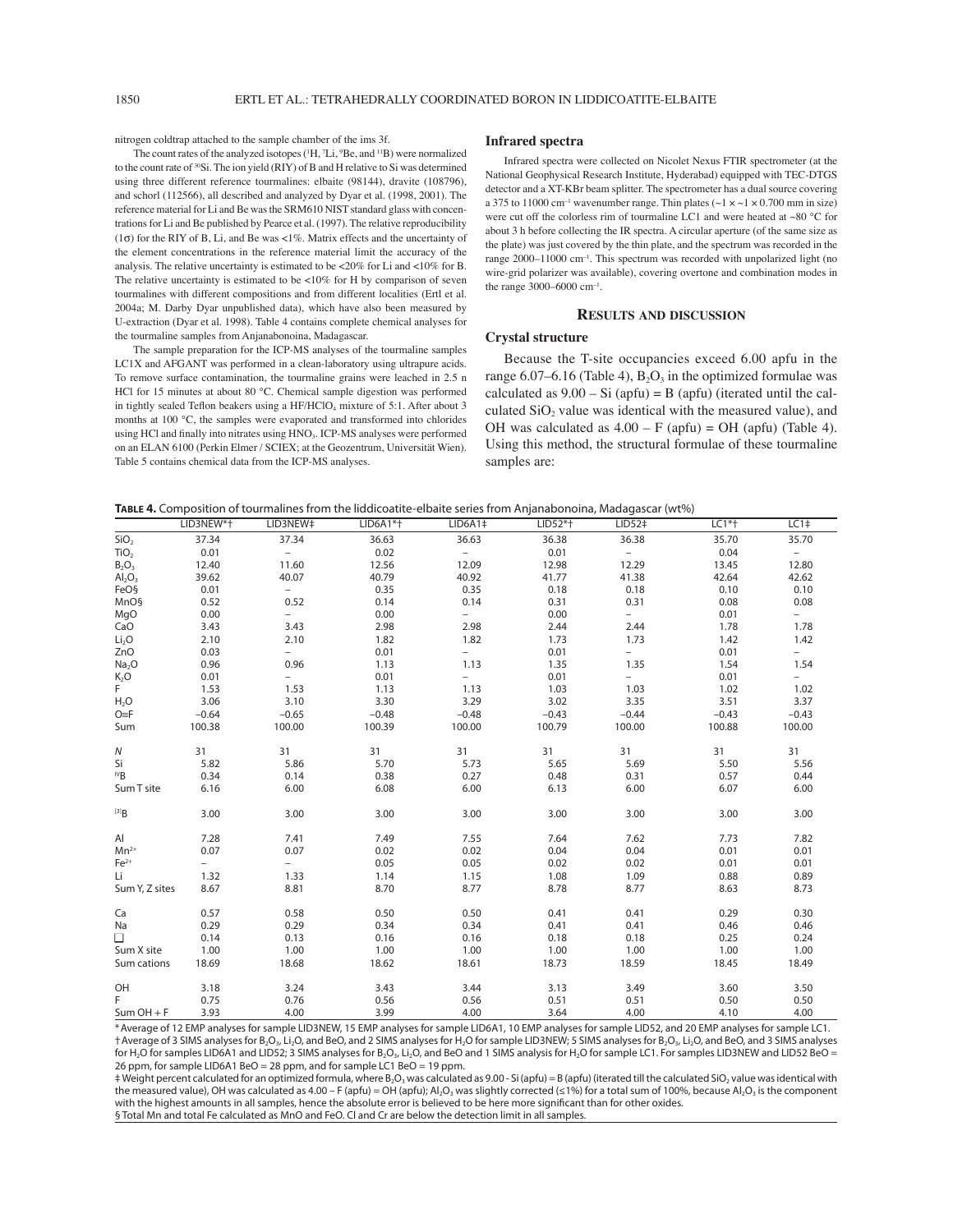**TABLE 5.** Chemical data determined by ICP-MS analyses of colorless elbaite from Anjanabonoina, Madagascar (LC1X), and from Nuristan, Afghanistan (AFGANT) (oxides in wt%, elements in ppm)

| $\cdots \sim \cdots$ |       |               |                          |    |                   |            |       |           |
|----------------------|-------|---------------|--------------------------|----|-------------------|------------|-------|-----------|
|                      | LC1X  | <b>AFGANT</b> | <b>OLE</b>               |    | LC <sub>1</sub> X | AFGANT OLE |       |           |
| $Al_2O_3$            | 41.55 | 41.56         |                          | Pb | 550               | 97         | 99    |           |
| FeO                  | 0.18  | 0.03          |                          | Bi | 25                | 1.0        | 0.55  |           |
| CaO                  | 2.15  | 1.24          | $\overline{\phantom{0}}$ | Th | 4.4               | 3.3        | 1.1   |           |
| MgO                  | 0.01  | < 0.01        |                          | U  | 0.028             | 0.21       | 0.28  |           |
| Na <sub>2</sub> O    | 1.56  | 1.70          | $\overline{\phantom{0}}$ |    |                   |            |       | chondrite |
| K,O                  | 0.01  | 0.01          |                          | La | 47.2              | 12.5       | 3.5   | 0.236     |
| MnO                  | 0.14  | 0.55          |                          | Ce | 71                | 22.9       | 8.3   | 0.616     |
| TiO <sub>2</sub>     | 0.06  | 0.03          |                          | Pr | 6.3               | 2.2        | 0.88  | 0.0929    |
| $P_2O_5$             | 0.024 | 0.010         | 0.03                     | Nd | 18.6              | 5.7        | 3.1   | 0.457     |
| Li <sub>2</sub> O    | 2.00  | 2.15          |                          | Sm | 3.6               | 1.9        | 1.0   | 0.149     |
| Вe                   | 18.6  | 20.0          | 37.0                     | Eu | 0.575             | 0.019      | 0.092 | 0.056     |
| Cr                   | 5.1   | 2.2           |                          | Gd | 4.0               | 1.5        | 0.97  | 0.197     |
| Co                   | 0.3   | 0.32          | 0.5                      | Tb | 0.2               | 0.12       | 0.10  | 0.0355    |
| Ni                   | 0.8   | $<$ 1         | 66                       | Dy | 0.56              | 0.36       | 0.44  | 0.245     |
| Rb                   | 0.65  | 0.8           | 27                       | Ho | 0.047             | 0.017      | 0.068 | 0.0546    |
| Sr                   | 273   | 10.3          | 189                      | Er | 0.20              | 0.061      | 0.22  | 0.166     |
| Cs                   | 2.2   | 1.7           | 5.0                      | Tm | 0.009             | < 0.005    | 0.031 | 0.0247    |
| Ba                   | 7.6   | 5.5           | 43                       | Yb | 0.091             | 0.02       | 0.24  | 0.159     |
| Sc                   | 139   | 3.5           | 1.8                      | Lu | 0.023             | 0.004      | 0.031 | 0.0245    |
| Υ                    | 2.1   | 1.0           | 2.2                      |    | ΣREE 152.4        | 70.2       | 19.0  |           |

*Notes:* Chondrite values compiled by T. Meisel from Raith et al. (2004) (all REE exclusive of Ho and Er: Wasson and Kallemeyn 1988; Ho: McDonough and Sun 1995; Er: Palme 1988). Dashes: not analyzed.

LID3NEW:<sup>X</sup>(Ca<sub>0.57</sub>Na<sub>0.29</sub> $\Box$ <sub>0.14</sub>)<sup>Y</sup>(Al<sub>1.41</sub>Li<sub>1.33</sub>Mn<sup>2+</sup><sub>0.19</sub>)<sup>z</sup>Al<sub>6</sub>  ${}^{\text{T}}\text{(Si}_{5.86}\text{B}_{0.14})\text{O}_{18}\,\text{(BO}_3)_3\,{}^{\text{V}}\text{(OH)}_{3.00}\,{}^{\text{W}}\text{[F}_{0.76}\text{(OH)}_{0.24}\text{]}$ 

 $LID6A1: {}^{X}(Ca_{0.50}Na_{0.34}\Box_{0.16}) {}^{Y}(Al_{1.55}Li_{1.15}Fe_{0.05}^{2+}Mn_{0.02}^{2+}\Box_{0.23}) {}^{Z}Al_{6}$  ${}^{\text{T}}\text{(Si}_{5.73}\text{B}_{0.27})\text{O}_{18}\,\text{(BO}_3)_3\,{}^{\text{V}}\text{(OH)}_{3.00}\,{}^{\text{W}}\text{[F}_{0.56}\text{(OH)}_{0.44}\text{]}$ 

LID52:  ${}^{\text{X}}$ (Ca<sub>0.41</sub>Na<sub>0.1</sub> | <sub>0.18</sub>)  ${}^{\text{Y}}$ (Al<sub>1.62</sub> Li<sub>1.09</sub>Mn<sup>2+</sup><sub>0.4</sub>Fe<sup>2+</sup><sub>0.02</sub> |  ${}^{\text{Z}}$ Al<sub>6</sub>  ${}^{\text{T}}\text{(Si}_{5.69}\text{B}_{0.31})\text{O}_{18}\text{(BO}_3)_3 {}^{\text{V}}\text{(OH)}_{3.00} {}^{\text{W}}\text{[F}_{0.51}\text{(OH)}_{0.49}]$ 

LC1:  $^{X}$ (Na<sub>0.46</sub>Ca<sub>0.30</sub> I<sub>0.24</sub>)  $^{Y}$ (Al<sub>1.82</sub>Li<sub>0.89</sub>Fe<sub>0.01</sub>Mn<sub>0.01</sub> I<sub>0.27</sub>) <sup>z</sup>Al<sub>6</sub>  ${}^{\mathrm{T}}\mathrm{(Si_{5.56}B_{0.44})O_{18}\mathrm{(BO_3)_3} } {}^{\mathrm{V}}\mathrm{(OH)_{3.00} }\mathrm{ }^{\mathrm{W}}\mathrm{[(OH)_{0.50}F_{0.50}]}$ 

Similar results were obtained by using the optimization method of Wright et al. (2000), a method where the optimized formula essentially minimizes the differences between the formula obtained from the results of the chemical analysis and that obtained by single-crystal structure refinement (SREF).

The structure refinements show significant amounts of  $W$ B  $(\sim 0.30 - 0.45$  apfu), and the  $\lt T$ -O $>$  bond-lengths ( $\sim 1.618 - 1.614$ ) Å; Table 3) reflect that substitution of <sup>IV</sup>B. All investigated samples from Madagascar clearly show excess B by SIMS. The SIMS derived  $B_2O_3$  values are 5.5  $\pm 1.5\%$  too high compared to the recalculated  $B_2O_3$  values from the optimized formulae. The refined values for <sup>IV</sup>B (Table 2) are in good agreement with the values from the optimized formulae (within  $2-15\%$ ). Only sample LID3NEW shows a value for  $^{IV}B$  significantly higher  $(\sim 0.30$  apfu; Table 2) than the optimized formula  $(\sim 0.14$  apfu; Table 4). Possible explanations are that relatively small amounts  $of <sup>IV</sup>B$  cannot be estimated by refinement very accurately. Figure 1 shows the correlation between the IVB (from the optimized formulae by using only chemical data from Table 4), and the  $\langle$ T-O > bond-lengths ( $r^2$  = 0.9838). It is increasingly clear that the  $^{IV}B \leftrightarrow ^{IV}Si$  substitution in tourmaline is not rare, and the liddicoatite-elbaite series also displays that substitution. The amount of IVB increases with increasing Na content in these tourmalines,



**FIGURE 1.** Relationship between the average T-O bond length (Å) and the amount of tetrahedrally coordinated boron (apfu) (from the optimized formulae). Graph includes the ideal bond length for a T site completely occupied by Si  $\vert$ <T-O>  $\approx$  1.620 Å; MacDonald and Hawthorne 1995; Bloodaxe et al. 1999; Ertl et al. 2001; Bosi and Lucchesi 2004 (average value for all samples with Si 5.95-6.00 apfu)]. This correlation is valid for samples where the T site is only occupied by Si and B (no significant  $N$ Al).

a correlation not yet reported from any other locality. In contrast, in the Fe-bearing olenites from the Koralpe, Austria, the amount of  $^{IV}B$  increases with increasing Ca content. However, the Xsite occupancy is not simply correlated with occupancy of  $W$ B in the adjacent tetrahedral ring as was pointed out by Hughes et al. (2004). Similar to the Fe-bearing olenites from Koralpe, Austria (Hughes et al. 2004), the liddicoatite-elbaite samples from Madagascar also show a positive correlation between the Al occupation at the Y site (from the optimized formulae) and <sup>IV</sup>B (Fig. 2;  $r^2 = 0.9884$ ). We assume that for tourmaline samples from the liddicoatite-elbaite series, B should only be calculated as a stoichiometric constituent when these samples contain significant amounts of Mn and/or Fe (an intense color may be an indication). Iron- and/or Mn-poor, Al-rich (near colorless) tourmaline samples from the liddicoatite-elbaite series should only be calculated with a stoichiometric B content when the CaO content exceeds 3.5 wt%.

The structural (optimized) formulae of all investigated Li-rich tourmalines from Anajanabonoina, Madagascar, show  $\square_{0,19}$  to  $\square_{0.27}$  (vacancies) on the Y site (Table 4). The vacancies increase slightly with increasing Al content on the Y site. Other Al-rich and Li-bearing tourmalines (olenite) also have shown significant vacancies ( $\sqrt{ }$ <sub>0.2</sub>) on the Y site (Ertl et al. 1997, 2004b; Hughes et al. 2000, 2004; Schreyer et al. 2002). We believe there is a short-range order configuration with  $(Al_2\Box)$  at 3Y sites that is responsible for these vacancies (Table 6). We do not believe that these vacancies result from incorrect  $Li<sub>2</sub>O$  SIMS values because, in many samples, the Li content is relatively low. The most Lipoor sample from this investigation, LC1  $(\sim 0.9$  apfu Li), yields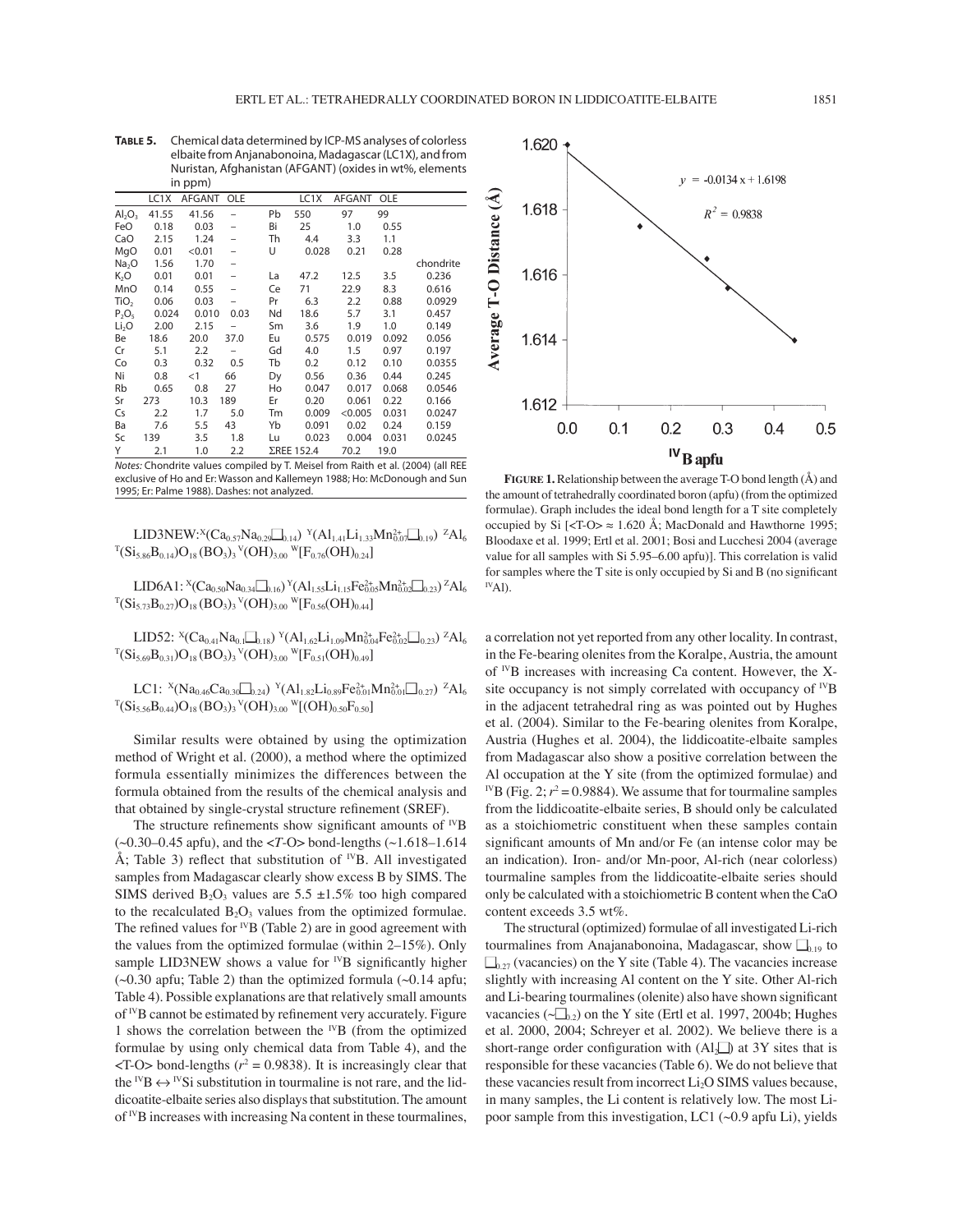

**FIGURE 2.** Relationship between the Al content at the Y site and  $^{IV}B$  (both from the optimized formulae) in tourmalines from the liddicoatite-elbaite series from Anjanabonoina, Madagascar (FeO +  $MnO \leq 0.5$  wt%).

 $\Box_{0.27}$  in the optimized formula (Table 4). The olenite samples are indeed lower in Li and, therefore, the calculated  $Li<sub>2</sub>O$  content, assuming no vacancies at the Y site, is much too high  $(>30\%)$ compared with the measured  $Li<sub>2</sub>O$  contents for these samples. Furthermore, the Y-site vacancies cannot be filled by Al because Al has significantly more electrons than Li, and hence the calculated electron occupancy would be much too high compared to the observed electron occupancy at the Y site. Additionally, it is clearly evident by checking the proportions of the short-range order configurations in Table 6 that the amount of  $^{IV}B$  is coupled with an occupancy of  $(A<sub>2</sub>Li)$  [2.2] and  $(A<sub>2</sub>Li)$  [3.1] at the Y site, whereas the occupancy with  $(Li<sub>2</sub>Al)$  ([3.2]; liddicoatite endmember) requires the T site to be filled completely with Si. This correlation is an explanation for the increasing  $W$ B content with increasing Al content at the Y site (see Fig. 2). The calculated occupants (by using the short-range order configurations from Table 6) for all tourmaline samples are in very good agreement with the optimized formulae (Tables 4 and 6). Because of these satisfactory results, we believe that these proposed short-range order configurations mirror the real occupancies. We, thus, conclude that calculation of the Li content by filling the Y site completely with Li when no chemical analysis is available is problematic for Al-rich (and Li-bearing) tourmalines.

OH and F could, in principle, occur at the V site (O3 site) and W site (O1 site) in these Li-rich tourmaline samples. In all these samples, H3 (the hydrogen site associated with O3) was easily located as the highest peak in the near-final difference-Fourier map, and the position and isotropic-displacement parameter refined without problem; thus O3 was assigned as OH. Also, a difference peak (between  $+0.6$  to  $+0.8 \text{ e}/\text{\AA}^3$ ), distinctly larger than background, was found near O1, and hence that site was assigned to F and OH. Grice and Ercit (1993) showed, using bond-valence arguments, that F orders at the O1 site in a wide variety of tourmaline structures. MacDonald and Hawthorne (1995) refined the F-OH occupancy of the O1 site in nine samples of F-rich uvite. They noted that in the tourmaline structure, the O1 and O3 anions are generally monovalent, and hence, F potentially can

substitute for OH at either or both of these sites. A comparison of the refined  $F$  occupancy of  $O1$  with the  $F$  content determined by EMPA is given in Figure 5 of MacDonald and Hawthorne (1995). These values indicate that F strongly to completely orders onto the O1 site in these uvite samples. Our experience shows that significant peaks associated with H1 (electron density in a distance of  $\sim 0.6$  Å from O1) occur only in Li-bearing tourmaline samples. This association is in agreement with stable short-range order arrangements proposed by Hawthorne (2002) for tourmalines with  $(Li<sub>2</sub>Al)$  or  $(Al<sub>2</sub>Li)$  at the Y sites, obtained by using local bond-valence requirements. Because definitive assessment of the ordering of the isoelectronic species  $O^{2-}$  (of an OH) and F<sup>-</sup> is beyond the limits of X-ray diffraction studies, we assign all F to the O1 site in our final formulae of the liddicoatite-elbaite samples from Madagascar based on the arguments of Grice and Ercit (1993). All liddicoatite-elbaite formulae can be explained very accurately by short-range order configurations where the W site (O1 site) is occupied by OH or F (Table 6). There is no need to include short-range order configurations where the W site is occupied by  $O^{2-}$ . This is in agreement with the chemical analyses for these samples, where  $(OH) + F = 3.93-4.10$  pfu (Table 4). Only sample LID52 shows a ~9.9% lower water content, which is still within the error on the  $H<sub>2</sub>O$  SIMS analysis. However, because electron density in a distance of  $\sim 0.6$  Å from O1 (+0.6  $e/\text{\AA}^3$ ; reflects the H which is bound to O1) in sample LID52 is similar to that in LID6A1 and LC1, we believe that there are similar amounts of OH in this sample. Hence, in Li-rich tourmalines of the elbaite-liddicoatite series (without significant Mg, Mn, and Fe contents), the OH content most probably can be calculated as  $4 - F = OH$ .

# **OH and H2O**

Figure 3 displays the FTIR spectrum of a B-rich elbaite-liddicoatite. The bands around  $4600-4300$  cm<sup>-1</sup> in Figure 3 are combinations due to OH stretch + MOH bends; the same bands around  $7600-6700$  cm<sup>-1</sup> are the overtones of OH stretching modes (Fig. 3). Figure 4 magnifies the OH stretching mode region. Akizuki et al. (2001) reported similar FTIR spectra on triclinic liddicoatite from a pegmatite in Jochy, Madagascar.

The near-IR spectra comprises three regions: (1) the high wavenumber region between  $6400$  and  $7400$  cm<sup>-1</sup> attributed to the first overtone of the fundamental hydroxyl-stretching mode; (2) the 4800–5400 cm<sup>-1</sup> region attributed to water combination modes of the hydroxyl fundamentals of water; and  $(3)$  the 4000–  $4800 \text{ cm}^{-1}$  region attributed to the combination of the stretching and deformation modes (Frost et al. 2000, 2005). Kovács et al. (2003) interpreted bands appearing in the 4700–5400  $cm^{-1}$ region as combinations of stretching and bending modes. Figure 3 shows a significant band at  $5195$  cm<sup>-1</sup> and a weaker mode at  $5380$  cm<sup>-1</sup> in tourmaline sample LC1. Bands at about  $5200$  cm<sup>-1</sup> result from the combination of stretching and bending modes of molecular water (e.g., Arredondo et al. 2001). Because it is not clear if  $H_2O$  is present as fluid inclusions or as a part of the structure, particular care was taken in the spectroscopic experiments to distinguish between the two possibilities. The FTIR spectra of sample LC1 were recorded at different temperatures  $(27, 300, 500, \text{ and } 600 \text{ °C};$  Figs. 5 and 6a). It can be seen from the Figure 5 that the two bands at  $5195$  and  $5380$  cm<sup>-1</sup> can be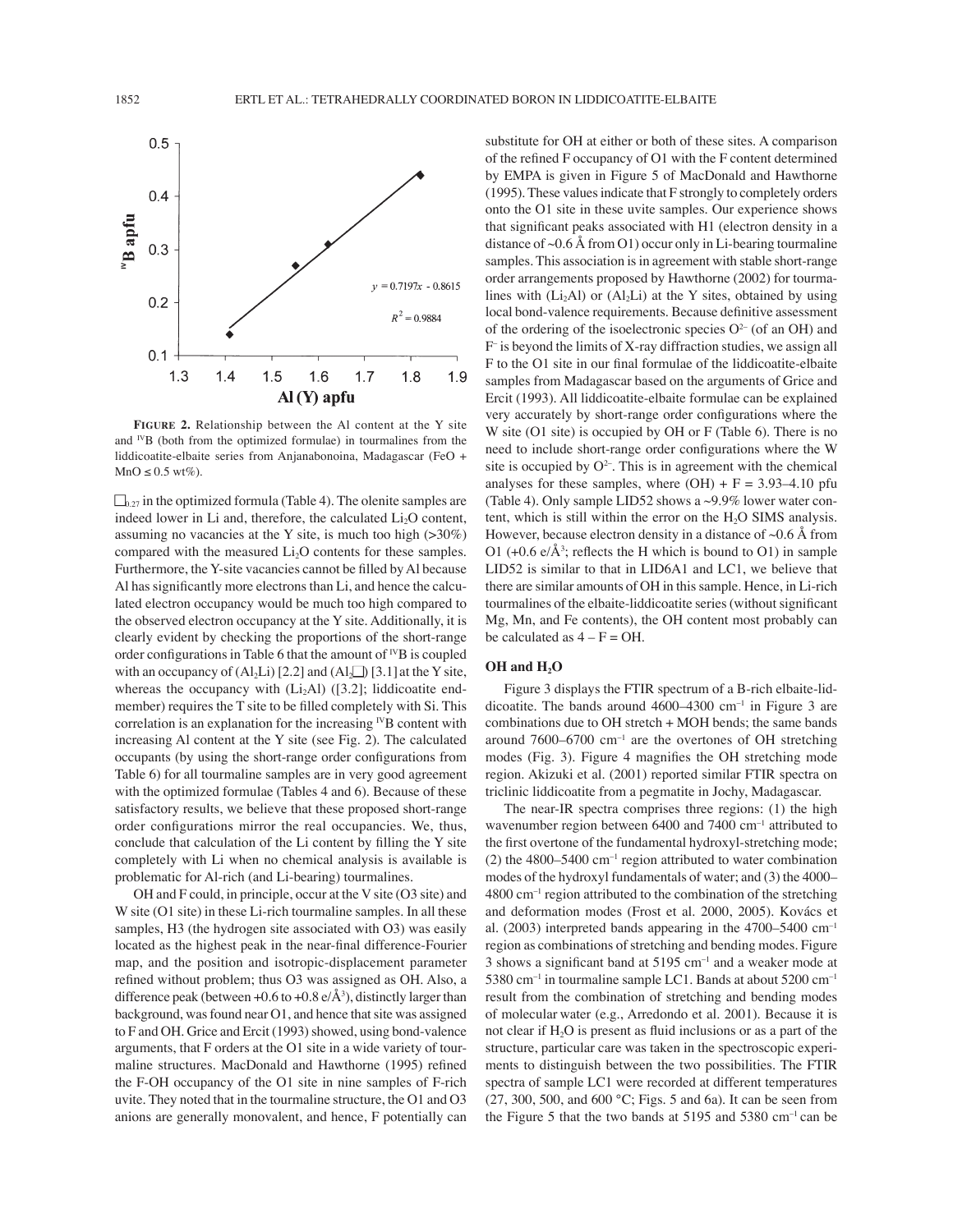**TABLE 6.** Possible short-range order configurations

|         | X site | Y site             | site <sup>.</sup> | W site |      | Proportion   |        |                          | Reference                                  |
|---------|--------|--------------------|-------------------|--------|------|--------------|--------|--------------------------|--------------------------------------------|
|         |        |                    |                   |        | LC1  | <b>LID52</b> | LID6A1 | LID3NEW                  |                                            |
| [1.1]   |        | Al <sub>2</sub> Li | Si <sub>6</sub>   | OH     | 0.24 | 0.18         | 0.16   | 0.14                     | Selway et al. (1998); Hughes et al. (2000) |
| $[2.1]$ | Na     | Al,□               | Si <sub>6</sub>   | OH     | 0.13 | 0.13         | 0.11   | 0.13                     | Schreyer et al. (2002); Ertl et al. (2003) |
| $[2.2]$ | Na     | Al <sub>2</sub> Li | Si <sub>5</sub> B |        | 0.31 | 0.22         | 0.16   | 0.09                     | Schreyer et al. (2002)                     |
| [2.3]   | Na     | $AlFe2+Li$         | Si <sub>6</sub>   |        | 0.01 | 0.02         | 0.05   | $\overline{\phantom{m}}$ | modified after Ertl et al. (2003)          |
| $[2.4]$ | Na     | $AlMn2+Li$         | Si <sub>6</sub>   |        | 0.01 | 0.04         | 0.02   | 0.07                     | Ertl et al. (2003)                         |
| [3.1]   | Ca     | Al√                | Si <sub>5</sub> B | OH     | 0.14 | 0.10         | 0.11   | 0.06                     | modified after Ertl et al. (2003)          |
| $[3.2]$ | Ca     | Li-Al              | Si <sub>6</sub>   |        | 0.16 | 0.31         | 0.39   | 0.51                     | modified after Dunn et al. (1977)          |

*Notes:* The Z site of all listed short-range order configurations is occupied by Al<sub>6</sub>. The V site (O3 sites) is occupied by (OH)<sub>3</sub>. For short-range order [1.1] the W site was occupied with (OH) because Henry (2005) showed that a summary and evaluation of >560 tourmaline analyses from many different tourmaline varieties illustrates that in tourmalines with more than 0.5 X-site vacancies there is little or no F present in the tourmaline. All other short-range orders with Li at the Y site are assumed to have F at the W site.

Calculated occupants:

 $LC1: X = (Na_{0.46}Ca_{0.30} \square_{0.24}) Y = (Al_{1.82}Li_{0.89}Fe_{0.01}^{2+}Mn_{0.01}^{2+} \square_{0.27}) T = (Si_{5.55}B_{0.45}) W = [(OH)_{0.51}F_{0.49}]$  $LID52: X = (Ca_{0.41}Na_{0.41}\square_{0.18}) Y = (Al_{1.63}Li_{1.08}Mn_{0.04}^{2+}Fe_{0.02}^{2+}\square_{0.23}) T = (Si_{5.68}B_{0.32}) W = [F_{0.59}(OH)_{0.41}]$  $LID6A1: X = (Ca_{0.50}Na_{0.34} \Box_{0.16}) Y = (Al_{1.54}Li_{1.17}Fe_{0.05}^{2+}Mn_{0.02}^{2+} \Box_{0.22}) T = (Si_{5.73}B_{0.27}) W = [F_{0.62}(OH)_{0.38}]$ LID3NEW:  $X = (Ca_{0.57}Na_{0.29} \Box_{0.14}) Y = (Al_{1.42}Li_{1.32}Mn_{0.07}^{2+} \Box_{0.19}) T = (Si_{5.85}B_{0.15}) W = [F_{0.67}(OH)_{0.33}]$ optimized occupants (from Table 4):

 $LC1: X = (Na_{0.46}Ca_{0.30}\square_{0.24}) Y = (Al_{1.82}Li_{0.89}Fe_{0.01}^{2+}Mn_{0.01}^{2+}\square_{0.27}) T = (Si_{5.56}B_{0.44}) W = [(OH)_{0.50}F_{0.50}]$  $LID52: X = (Ca_{0.41}Na_{0.41}\square_{0.18}) Y = (Al_{1.62}Li_{1.09}Mn_{0.04}^{2+}Fe_{0.02}^{2+}\square_{0.23}) T = (Si_{5.69}B_{0.31}) W = [F_{0.51}(OH)_{0.49}]$ LID6A1: X = (Ca<sub>0.50</sub>Na<sub>0.34</sub> $\Box_{0.16}$ ) Y = (Al<sub>1.55</sub>Li<sub>1.15</sub>Fe $^2_{0.05}$ Mn $^2_{0.07}$ , $\Box_{0.3}$ ) T = (Si<sub>5.73</sub>B<sub>0.27</sub>) W = [F<sub>0.56</sub>(OH)<sub>0.44</sub>]<br>LID3NEW: X = (Ca<sub>0.57</sub>Na<sub>0.29</sub>  $\Box_{0.14}$ ) Y = (Al<sub>1.41</sub>Li<sub>1.33</sub>Mn $^2_{0.07}$ ,





**FIGURE 3.** FTIR spectrum of B-rich elbaite-liddicoatite LC1 (random orientation). Accumulation of 2800 scans, with a resolution of  $2 \text{ cm}^{-1}$ , sample thickness: 700  $\mu$ m. The spectrum in the range 5000–8000 cm<sup>-1</sup> is the expanded version of the same figure with a maximum Y-scale of 0.3 (Absorbance).

**FIGURE 4.** FTIR spectrum of B-rich elbaite-liddicoatite LC1 (random orientation). Accumulation of 1408 scans, with a resolution of  $2 \text{ cm}^{-1}$ ; sample thickness: ~10 μm.

observed up to 500 °C, and that they disappeared in the spectrum recorded at 600 °C. Upon cooling this sample (LC1) to 27 °C, these modes reappeared (Fig. 5). These variations are concomitant with progressive disappearance of hydroxyl bands observed at 4600–4300 and 7600–6700 cm<sup>-1</sup>, indicating that these two bands follow thermally induced variations in crystal structure. Moreover, we could not observe a significantly lower intensity of the bands  $5195$  and  $5380$  cm<sup>-1</sup> in the FTIR spectra upon cooling to 27 °C (Fig. 5). Additionally, if they are due to water inclusions, appearance of these spectral features should be spatially dependent; however, we observed similar spectra from five different crystal portions cut from a larger crystal. Our repeated experiments with different crystals gave similar spectral bands in this region, indicating that they may not be due to inclusions. As an additional check, the sample was cooled to  $-150$  °C, and the bands could still be observed without significant spectral shifts (Fig. 5). In case of water as inclusions, they should normally freeze around  $-60$  °C or lower (in the case of a two-phase inclusion) (Roedder 1984). However, the

spectrum at  $-150$  °C is very similar to that recorded at 27 °C. In our experience, H<sub>2</sub>O fluid inclusions in quartz freeze at  $-25$  °C (Prasad et al. 2006). Johnson and Rossman (2003) described an asymmetric band near  $5200 \text{ cm}^{-1}$ , which is present in the near-IR spectra of the pegmatitic and metamorphic albite samples. This band resembles the combination stretch-bend mode for liquid water, and upon cooling to 77 K ( $\sim$ -200 °C) shifts to lower wavenumbers and resembles the near-IR spectrum of ice (Johnson and Rossman 2003). Hence, we conclude that these bands ( $\sim$ 5195 and 5380 cm<sup>-1</sup>) in tourmaline sample LC1 cannot be explained by the presence of  $H_2O$  in fluid inclusions. There is also a crystal-chemical possibility that  $H_2O$  molecules could occur at the relatively large 9-coordinated X site. In fact, the B-rich elbaite-liddicoatite sample LC1 has the highest X-site vacancies ( $\sqrt{q_{0.25}}$ ) of all investigated tourmaline samples from Anjanabonoina. Similar bands  $\sim$  5200 and  $\sim$  5400 cm<sup>-1</sup> were previously observed in other tourmalines with vacancies at the X site (dravite-schorl sample from India; elbaite-schorl samples from different localities (G.R. Rossman, personal communica-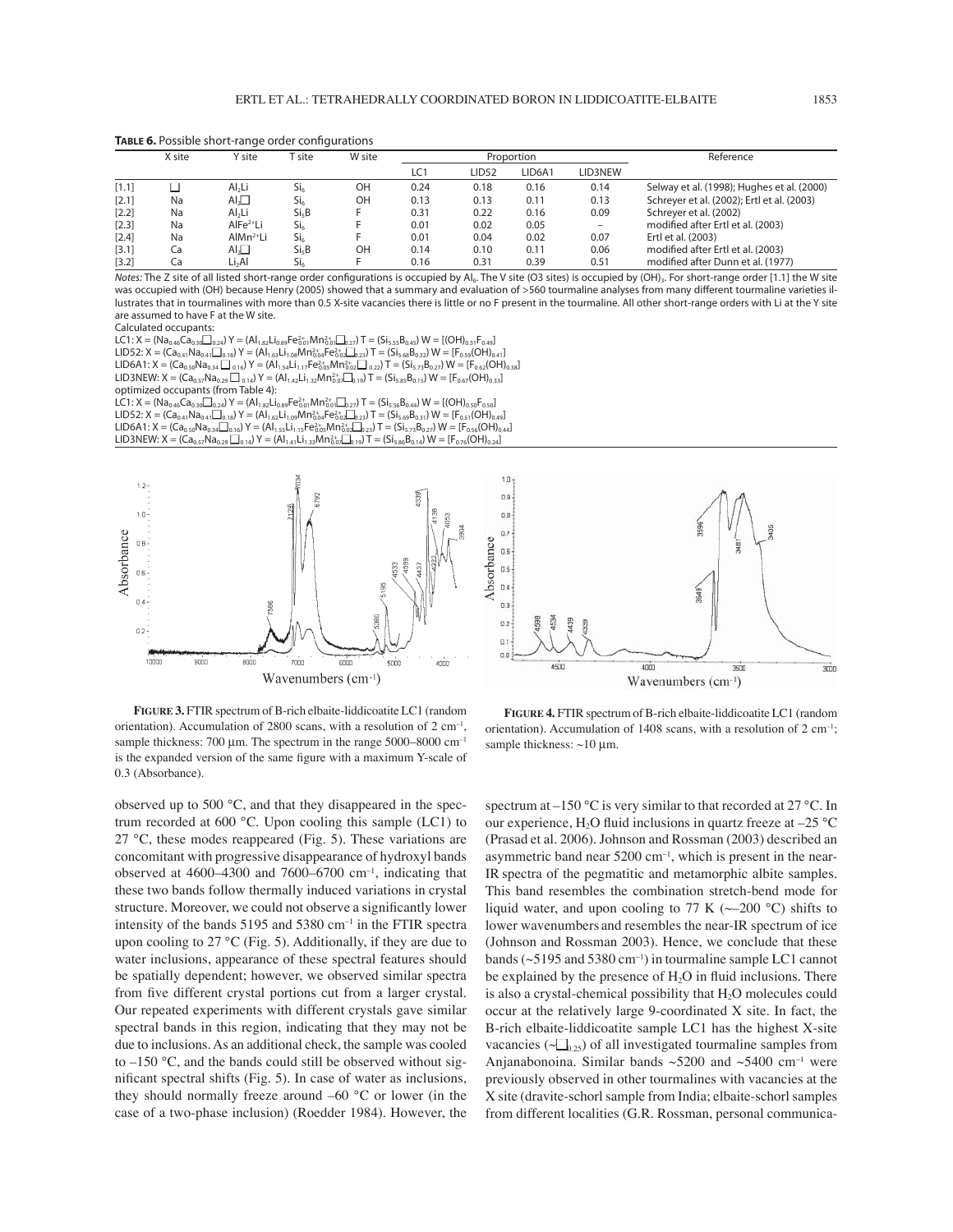

**FIGURE 5.** FTIR spectra of elbaite-liddicoatite LC1 at different temperatures:  $-150, +27, +500, +600$ , and then back to  $+27$  °C (random orientation). Accumulation of 512 scans, with a resolution of 2 cm<sup>-1</sup>, sample thickness: 700 μm.

tion 2005). Therefore, an additional FTIR spectrum was recorded from an Na-rich dravite (from Syros, Greece), with the formula  $\sim^X(Na_{1,0})$   $\rm{Y}(Mg_{1,3}Al_{1,0}Fe_{0,4}^{2+}Fe_{0,2}^{3+}Ti_{0,1})$   $\rm{Z}(Al_{4,9}Mg_{1,1})$   $\rm{T}(Si_{5,8}B_{0,2})O_{18}$  $(BO<sub>3</sub>)<sub>3</sub>$ <sup>V</sup>( $OH$ )<sub>3.0</sub><sup>W</sup>[ $(OH)_{0.9}F_{0.1}$ ] (Marschall et al. 2004) in which the X site is occupied completely by species other than  $H_2O$  in this sample. Interestingly, the FTIR spectrum from this Na-rich dravite does not show bands  $\sim$  5200 and  $\sim$  5400 cm<sup>-1</sup> (Fig. 6b).

Hence, it may be that small amounts of  $H_2O$  occur at the X site of pegmatitic tourmalines in which the site is not completely filled by Na, Ca, and K. The incorporation of molecular H2O into the [001] structural channels of beryl (e.g., Wood and Nassau 1967, 1968; Pankrath and Langer 2002) is well documented, and we suggest here that  $H_2O$  may also occupy the tourmaline X site. Recently, Acosta-Vigil et al. (2002, 2003) have shown that the solubility of  $H<sub>2</sub>O$  shows a positive correlation with the excess Al content of melt; they proposed that some H2O may provide charge balance for excess Al. We suggest that future investigations of tourmalines that occur in late-stage igneous rocks and hydrothermal tourmalines (where the crystals are growing in aqueous solutions) consider the possibility of incorporation of  $H<sub>2</sub>O$  molecules at the tourmaline X site.

# **Rare earth elements**

Raith et al.  $(2004)$  noted that tourmaline is a significant carrier of REEs and therefore we also analyzed the REEs in our tourmaline samples. Chemical data determined by ICP-MS analyses of the colorless elbaite from Anjanabonoina, Mada-



**FIGURE 6.** FTIR spectrum of (**a**) elbaite-liddicoatite LC1 (700 μm thick), from Anjanabonoina, Madagascar, and of (**b**) dravite SY309B (800 μm thick), from Syros, Greece (Marschall et al. 2004) (both in random orientation). Accumulation of 2800 scans, with a resolution of  $2 \text{ cm}^{-1}$ . Spectra were taken at room temperature.

gascar (LC1X), a colorless elbaite from Nuristan, Afghanistan  $(XFGANT)$ , with the optimized formula  $\sim^{X}(\text{Na}_{0.5}\text{Ca}_{0.2}\text{Ca}_{0.3})$ <br> $Y(\text{Al}_{1.4}\text{Li}_{1.4}\text{M}n_0^2 \cdot \text{Ca}_{0.1})$   $^Z\text{Al}_6$   $^T(\text{Si}_{5.8}\text{Ba}_{0.2})\text{O}_{18}$   $(\text{BO}_3)_3$   $(\text{OH})_3$  F  $[a=1]$ 15.824(5),  $c = 7.095(3)$  Å], and a colorless Li-bearing olenite from Koralpe, Styria, Austria (OLE), with the optimized formula  $\sim^X(Na_{0.4}Ca_{0.3}C_{0.3})$   $\rm Y(Al_{2.4}Li_{0.4}C_{0.2})^ZAl_6$   $\rm T(Si_{4.9}B_{1.0}Al_{0.1})O_{18}$  (BO<sub>3</sub>)<sub>3</sub>  $V(OH)_{3}$  W[O<sub>0.6</sub>(OH<sub>0.3</sub>)F<sub>0.1</sub>] (Hughes et al. 2000), is shown in Table 5. The chemical data from  $LC1X$  shows higher  $Li<sub>2</sub>O$  and CaO contents (Table 5) than the structure crystal LC1 (Table 4). Both samples were taken from the colorless rim from the same crystal. However, this crystal shows a zonation in Ca and Li (Ca content increases concomitantly with Li content). It is not clear if material that was more Ca- and Li-rich than the small structure crystal was included in the powdered material  $(\sim 20$ mg powder for the ICP-MS analysis). The Li-rich tourmalines studied are strongly enriched in LREEs compared to HREEs and exhibit negative Eu anomalies (Fig. 7). The sum of the REEs is relatively high in the Li-rich tourmalines (LC1X: 152.4 ppm; AFGANT: 70.2 ppm; Table 5). This simply cannot be explained by the fact that Ca minerals are more favorable common hosts to REE than Na minerals, because the sample OLE with ~1.7 wt% CaO (average value from this crystal; Ertl et al. 1997; Ertl and Brandstätter 1998; Hughes et al. 2000) has a CaO value that lies between those of samples LC1X (2.15 wt%; Table 5) and AFGANT (1.24 wt%; Table 5), but has a distinctly lower total sum for REEs (19 ppm; Table 5).

Among the REEs, the values for Ce (71 ppm), La (47.2 ppm), and Pr (6.3 ppm) are relatively high in the elbaite from Madagascar (sample LC1X). The Al-rich tourmaline (sample OLE) displays a similar trend but the enrichment of the LREEs compared to the HREEs is not as strong. Raith et al. (2004) concluded that tourmaline does not preferentially fractionate specific REEs or groups of REEs during crystallization. Our Li-rich tourmaline samples are further enriched in Th [LC1X  $(4.4 \text{ ppm}) > AFGANT (3.3 \text{ ppm}) > OLE (1.1 \text{ ppm})$ ; Table 5]. Higher Th contents conform to the enrichment in LREE that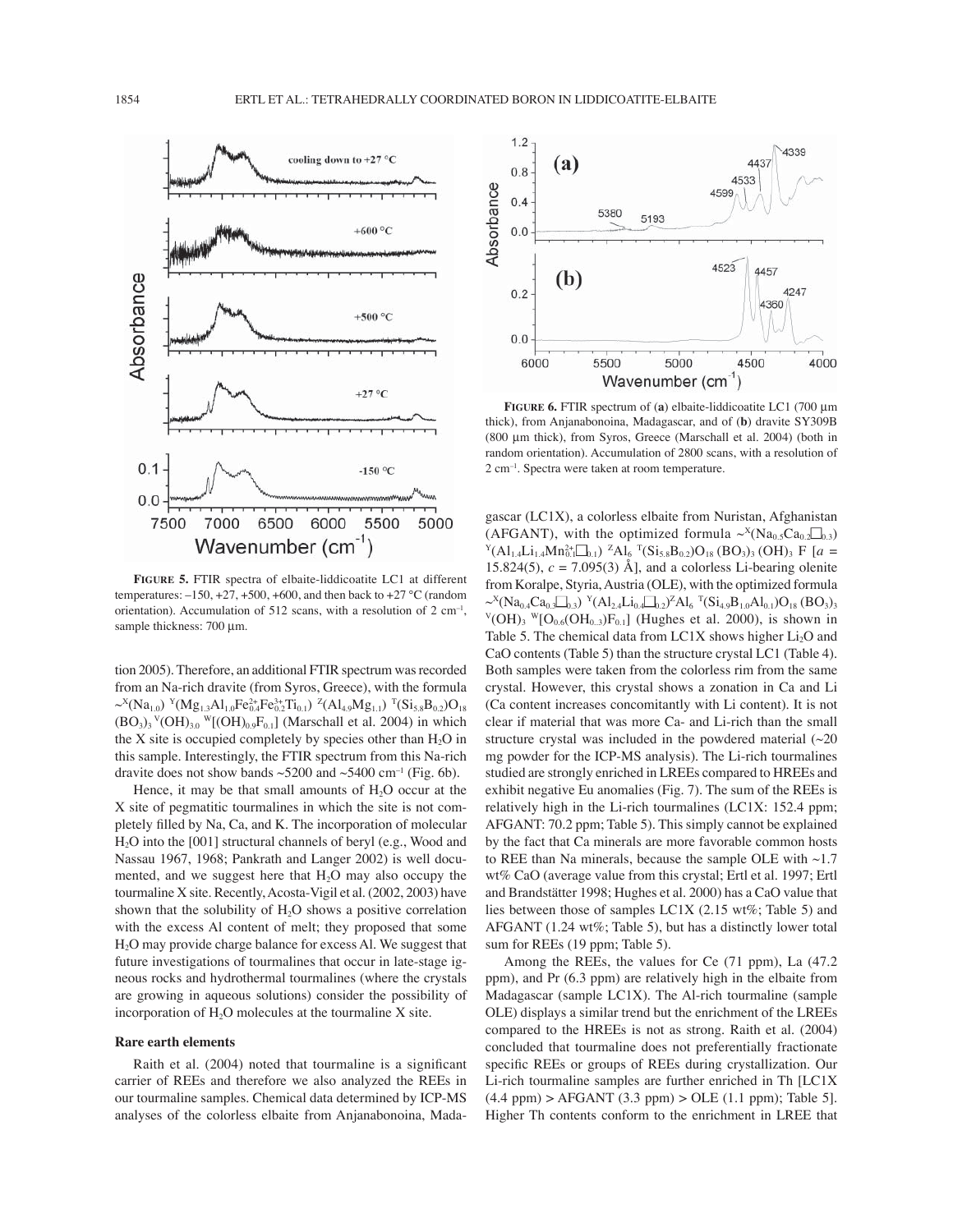

**FIGURE 7.** Chondrite-normalized REE pattern of three Al-Litourmalines. LC1X: elbaite from Anjanabonoina, Madagascar. AFGANT: elbaite from Nuristan, Afghanistan. OLE: olenite from Stoffhütte, Koralpe, Styria, Austria.

are geochemical analogs of Th. The sample with the highest Th content (LC1X; elbaite from Madagascar) shows the strongest enrichment of LREEs and a high  $\text{La}_{\text{N}}/\text{Yb}_{\text{N}}$  ratio of  $\sim$ 351. The elbaite samples (LC1X, AFGANT) from pegmatites, originating from highly fractionated granitic melts, are strongly enriched in LREEs compared to HREEs. In contrast, tourmalines (schorldravite series) from pegmatites from Nova Scotia, Canada (Kontak et al. 2002), which are not related to conventional processes of late-stage fractionation of granitic magmas, show relatively low REE (3.0–4.2 ppm) and low  $\text{La}_{N}/\text{Yb}_{N}$  ratios of 1.2–1.8. In terms of trace-element composition, the elbaite from Madagascar crystallized in the most evolved pegmatite, the elbaite from Afghanistan crystallized in a highly evolved pegmatite, and the olenite from Koralpe, Austria, crystallized in a less-highly evolved pegmatite. We believe that these Li-bearing tourmalines mirror the REE distribution of the pegmatites in which they crystallized during the time of crystallization. These patterns seem to confirm an important role of the fractional crystallization process. A moderate-to-strong negative Eu anomaly in the REE patterns suggests feldspar fractionation to be an important process in the genesis of these pegmatites. The Sc content of the elbaite from Madagascar (139 ppm; Table 5) is one of the highest reported to date. Conklin and Slack (1983) described tourmaline from the Appalachian-Caledonian Orogen, with 170 ppm Sc. Lyakhovich and Lyakhovich (1983) reported 222 ppm Sc in a pegmatitic tourmaline. Pezzotta (2001b) described pegmatites (from Madagascar) of the Monazite-Thortveitite Subtype of the Rare Earth Type (NYF) that contain thortveitite  $(Sc, Y)_{2}[Si_2O_7]$ and beryls with up to several wt% Sc. Because of the relative high Sc and Ce content in tourmaline, the tourmaline-bearing pegmatites from Anjanabonoina may come close to the Monazite-Thortveitite Subtype.

### **ACKNOWLEDGMENTS**

We thank D. Decker, Oberboihingen, Germany, for providing the tourmaline samples and A. Wagner, Vienna, Austria, for preparing them. Special thanks to B.M. Laurs and A. Leuenberger for references and for helpful informations about liddicoatite samples from Madagascar, and to T. Meisel for references about the chondrite values. This paper is dedicated to Richard T. Liddicoat. This work was supported by NSF grants EAR-0003201 and EAR-9804768 to JMH. We sincerely thank E.S. Grew, F.C. Hawthorne, F.F. Foit, G.R. Rossman, and R. Thompson for their careful reviews of the manuscript.

#### **REFERENCES CITED**

- Acosta-Vigil, A., London, D., Dewers, T.A., and Morgan, G.B., VI (2002) Dissolution of corundum and andalusite in H<sub>2</sub>O-saturated haplogranitic melts at 800 °C and 200 MPa: Constraints on diffusivities and the generation of peraluminous melts. Journal of Petrology, 43, 1885-1908.
- Acosta-Vigil, A., London, D., Morgan, G.B., VI, and Dewers, T.A. (2003) Solubility of excess alumina in hydrous granitic melts in equilibrium with peraluminous minerals at 700–800 °C and 200 MPa, and applications of the aluminum saturation index. Contributions to Mineralogy and Petrology, 146, 100-119.
- Akizuki, M., Kuribayashi, T., and Kitakaze, A. (2001) Triclinic liddicoatite and elbaite in growth sectors of tourmaline from Madagascar. American Mineralogist, 86, 364–369
- Arredondo, E.H., Rossman, G.R., and Lumpkin, G.R. (2001) Hydrogen in spessartine-almandine garnets as a tracer of granitic pegmatite evolution. American Mineralogist, 86, 485-490.
- Bloodaxe, E.S., Hughes, J.M., Dyar, M.D., Grew, E.S., and Guidotti, C.V. (1999) Linking structure and chemistry in the schorl-dravite series. American Mineralogist, 84, 922-928.
- Bosi, F. and Lucchesi, S. (2004) Crystal chemistry of the schorl-dravite series. European Journal of Mineralogy, 16, 335-344.
- Bruker AXS Inc. (2001) SAINTPLUS. Bruker AXS Inc., Madison, Wisconsin.
- Černý, P. (1991) Rare-element granitic pegmatites. Part 1: Anatomy and internal evolution of pegmatite deposits. Geoscience Canada, 18, 49-67.
- Conklin, N.M. and Slack, J.F. (1983) Trace-element analyses of tourmaline from the Appalachian-Caledonian massive sulfide deposits. US Geological Survey Open-file Report, 83-890, 5 p.
- De Vito, C. (2002) Il Giacimento Gemmifero e ad Elementi Rari dell' Anjanabonoina, Betafo, Madagascar Centrale. Ph.D. thesis, University La Sapienza, Rome.
- Dirlam, D.M., Laurs, B.M., Pezzotta, F., and Simmons, W.B. (2002) Liddicoatite tourmaline from Anjanabonoina, Madagascar. Gems and Gemology, 38, 28-53
- Dunn, P.J., Appleman, D.E., and Nelen, J.E. (1977) Liddicoatite, a new calcium endmember of the tourmaline group. American Mineralogist, 62, 1121-1124.
- Dyar, M.D., Taylor, M.E., Lutz, T.M., Francis, C.A., Guidotti, C.V., and Wise, M. (1998) Inclusive chemical characterization of tourmaline: Mössbauer study of Fe valence and site occupancy. American Mineralogist, 83, 848-864.
- Dyar, M.D., Wiedenbeck, M., Robertson, D., Cross, LR., Delaney, J.S., Ferguson, K., Francis, C.A., Grew, E.S., Guidotti, C.V., Hervig, R.L., Hughes, J.M., Husler, J., Leeman, W., McGuire, A.V., Rhede, D., Rothe, H., Paul, R.L., Richards, I., and Yates, M. (2001) Reference Minerals for the Microanalysis of Light Elements. Geostandards Newsletter, 25, 441-463.
- Ertl, A. and Brandstätter, F. (1998) Olenit mit Borüberschuß aus einem Metapegmatit östlich der Stoffhütte, Koralpe, Steiermark, Österreich. Mitteilungen der Abteilung für Mineralogie am Landesmuseum Joanneum, 62/63, 3-21.
- Ertl, A. and Hughes, J.M. (2002) The crystal structure of an aluminum-rich schorl overgrown by boron-rich olenite from Koralpe, Styria, Austria. Mineralogy and Petrology,  $75, 69-78$ .
- Ertl, A., Pertlik, F., and Bernhardt, H.-J. (1997) Investigations on olenite with excess boron from the Koralpe, Styria, Austria. Österreichische Akademie der Wissenschaften, Mathematisch-Naturwissenschaftliche Klasse, Abt. I, Anzeiger, 134, 3-10.
- Ertl, A., Hughes, J.M., and Marler, B. (2001) Empirical formulae for the calculation of <*T*-O> and *X*-O2 bond lengths in tourmaline and relations to tetrahedrallycoordinated boron. Neues Jahrbuch Mineralogie Monatshefte, 12, 548–557.
- Ertl, A., Hughes, J.M., Prowatke, S., Rossman, G.R., London, D., and Fritz, E.A. (2003) Mn-rich tourmaline from Austria: structure, chemistry, optical spectra, and relations to synthetic solid solutions. American Mineralogist, 88, 1369-1376.
- Ertl, A., Pertlik, F., Dyar, M.D., Prowatke, S., Hughes, J.M., Ludwig, T., and Bernhardt, H.-J. (2004a) Olenite with tetrahedrally coordinated Fe<sup>3+</sup> from Eibenstein, Austria: structural, chemical, and Mössbauer data. Canadian Mineralogist, 42, 1057-1063.
- Ertl, A., Schuster, R., Prowatke, S., Brandstätter, F., Ludwig, T., Bernhardt, H.-J., Koller, F., and Hughes, J.M. (2004b) Mn-rich tourmaline and fluorapatite in a Variscan pegmatite from Eibenstein an der Thaya, Bohemian massif, Lower Austria. European Journal of Mineralogy, 16, 551-560.
- Ertl, A., Rossman, G.R., Hughes, J.M., Prowatke, S., and Ludwig, T. (2005)